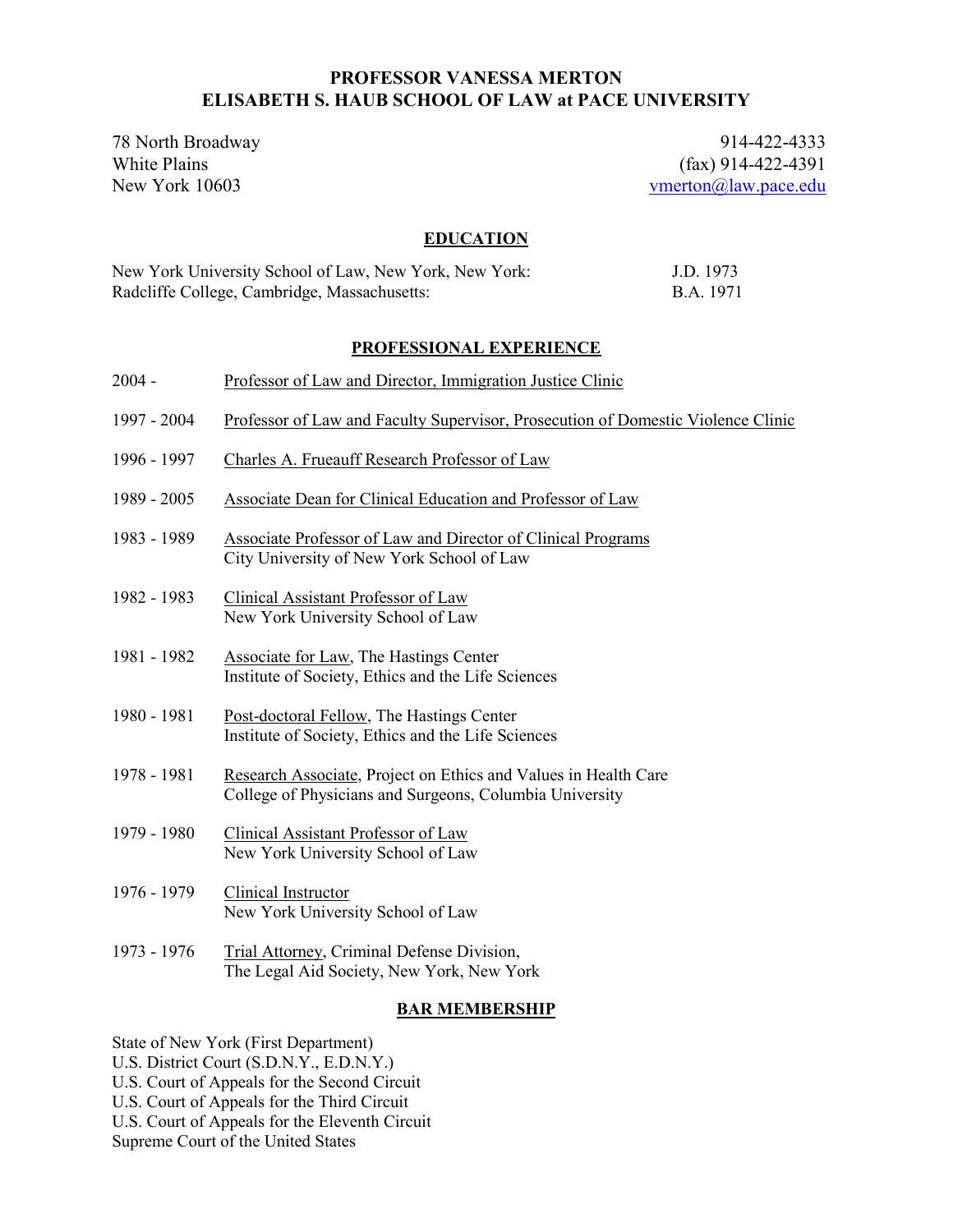#### **GRANTS and AWARDS**

- Pace University Jefferson Bronze Medal for Public Service
- Eugen Friedlaender Foundation, Discretionary Grant to Immigration Justice Clinic (\$9000, two years)
- Alumni/ae Association Hall of Excellence, Hastings-on-Hudson High School
- Liberty & Justice Award, Cabrini Immigrant Services, Missionary Sisters of the Sacred Heart of Jesus
- 2018 George Birnbaum, Discretionary Grant to Immigration Justice Clinic (\$400)
- Virginia Curry, Discretionary Grant to Immigration Justice Clinic (\$1300)
- June Rose Merton, Discretionary Grant to Immigration Justice Clinic (\$4200)
- Persistence Advocacy Award, Pace Immigration Law Society
- June Rose Merton, Discretionary Grant to Immigration Justice Clinic (\$4200)
- Eugen Friedlaender Foundation, Discretionary Grant to Immigration Justice Clinic (\$5000)
- 2016 Adelante Award, Pace Latino/a Law Students Association
- Eugen Friedlaender Foundation, Discretionary Grant to Immigration Justice Clinic (\$5000)
- June Rose Merton, Discretionary Grant to Immigration Justice Clinic (\$4200)
- Eugen Friedlaender Foundation, Discretionary Grant to Immigration Justice Clinic (\$5000)
- Lawyers Who Lead by Example, New York Law Journal Special Statewide Program
- Eugen Friedlaender Foundation, Discretionary Grant to Immigration Justice Clinic (\$5000)
- New York State Department of State Legislative Initiative Project Grant (\$5000)
- Eugen Friedlaender Foundation, Discretionary Grant to Immigration Justice Clinic (\$5000)
- Woman of the Year, Mount Sinai Center for Occupational and Environmental Medicine Advisory Board
- Pace University School of Law Excellence in Teaching Award (faculty-selected)
- National Elmer Fried Excellence in Teaching Award, American Immigration Lawyers Association
- Servant of Justice Award, Haitian-American Cultural and Social Organization
- Nominee, Initial Panel, Best Law Professors of America
- Human Rights Award, Alternative Chance/Chans Alternativ
- National Association of Law Placement, Mark of Distinction Award (for preeminent leadership and expertise in enabling law students to understand the need to assist the under-represented)
- Pace Law School Public Interest Law Students Organization, Lifetime Achievement Award in Public Interest Lawyering
- 2002 Association of American Law Schools Section on Pro Bono and Public Service, Father Robert Drinan Award (advancing ethic of pro bono service through personal service, program design or management)
- National Employment Lawyers Association, New York Chapter, Fifteenth Anniversary Award for Founding Member of Board of Directors
- Annual PSLawNet Pro Bono Publico Award (to Pace Law School)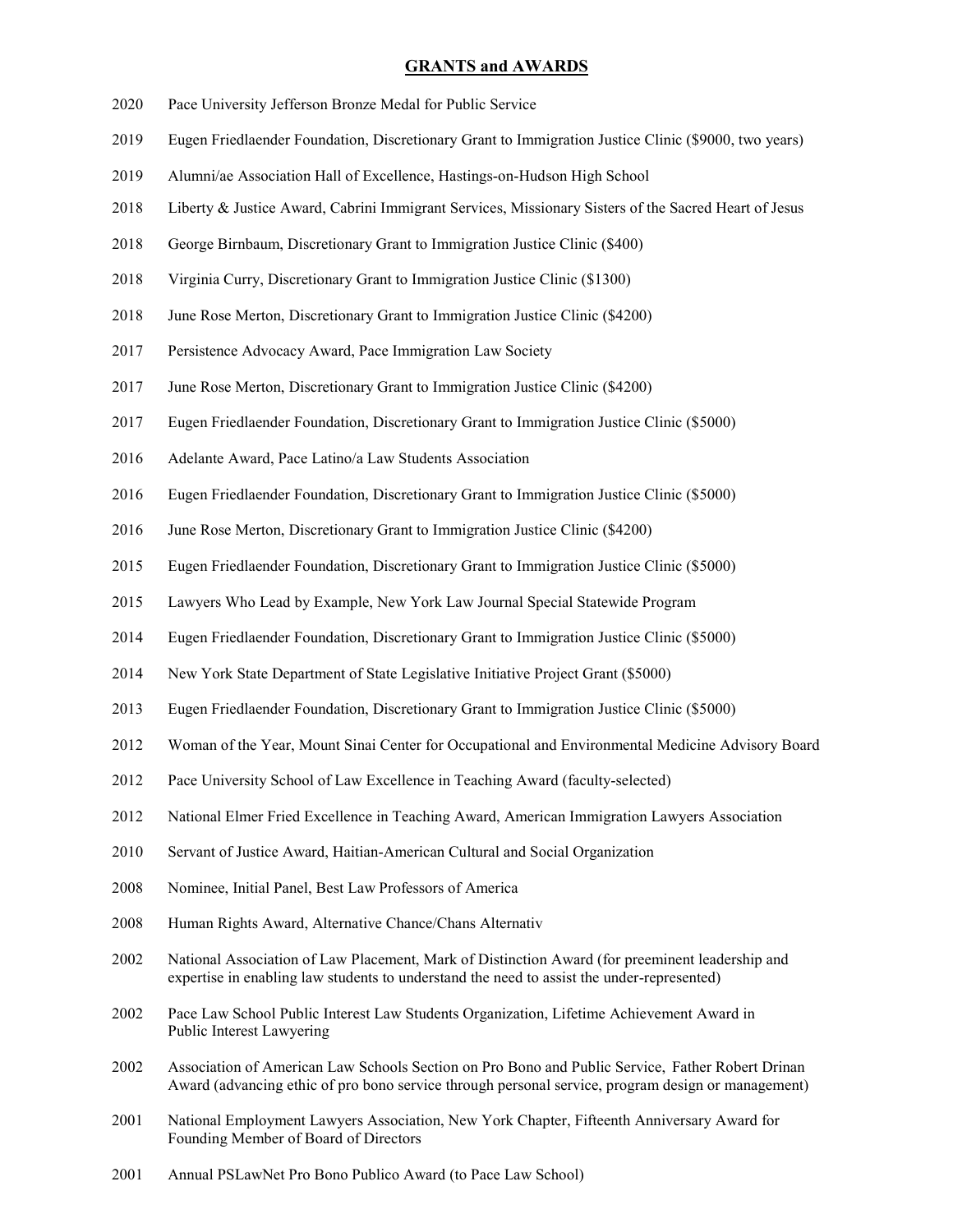- 2001 Annual Pace Law School Pro Bono Award for Excellence in Service to the Public Interest
- 2001 National Association of Social Workers, New York State, Westchester Division, Public Citizen of the Year
- 2000 Ryan White Grant for Hudson Valley Poverty Law Center (\$89,000)
- 2000 Equal Justice America Disability Law Clinic Grant (\$78,000)
- 1998 New York State Division of Criminal Justice Services S.T.O.P. Grant (\$30,000)
- 1997 New York State Division of Criminal Justice Services S.T.O.P. Grant (\$64,000)
- 1997 Lapkin Foundation Grant for the Henry Korn Criminal Justice Fund of the Barbara Salken Criminal Justice Clinic Endowment (\$110,000)
- 1997 IOLA Grant for GULP Social Justice Fellow and Associate Social Justice Fellow at the Hudson Valley Poverty Law Center (\$135,000 annually)
- 1996 Charles A. Frueauff Research Professorship, Pace University School of Law
- 1995 Pace University School of Law Graduating Class Award for Outstanding Full-Time Law Professor
- 1988 CUNY Law School Distinguished Service Award for Teaching Effectiveness
- 1987 U.S. Department of Education Grants for Support of Innovation in Law School Clinical Education (\$95,000 - \$300,000)
- 1987 Annual IOLA Administration of Justice Grants (\$9000 \$15,000)
- 1986 N.Y. State Department of Labor Occupational Safety and Health Training Grant (\$48,000)
- 1984 Mellon Foundation Fellow, Aspen Institute
- 1980 National Endowment for the Humanities Post-doctoral Fellowship

#### **PRESENTATIONS AND SEMINARS**

- 2021 Hudson River Museum, *Working with Our Migrant Communities: A Virtual Roundtable*, in conjunction with special exhibition, Border Cantos/Sonic Border
- 2020 C.U.R.E. Coalition for Understanding Racism through Education of Larchmont and Mamaroneck, *Inequity in Our Community: Immigration*
- 2020 Concerned Families of Westchester, *Four Current Issues in Immigration Law and Policy*
- 2020 Association of American Law Schools Annual Meeting Program, Section on the Empirical Study of Legal Education and the Legal Profession, *An Empirical Look: How Well Are We Preparing Law Students to Become Ethical Leaders Who Serve Others?* (with Prof. Janet Calvo),
- 2019 Scarsdale League of Women Voters, *Current Immigration Policies and the Rule of Law*
- 2019 International Law Association, American Branch (ABILA), International Law Weekend, Fordham Law School, *Criminalizing Asylum-Seekers as a Violation of International Law*
- 2019 Testimony, Westchester County Committee on Intergovernmental Services, *Possible Solutions for Immigrant Services Fraud?*
- 2019 Liberty Lights Keynote, Northern Westchester Advocates, *The Truth about Trump's Immigration Policies: The Border, the Raids, the Deportation of Citizens,the Torture of Children and Families, the Denial of Due Process, and the Abrogation of Basic Human Rights*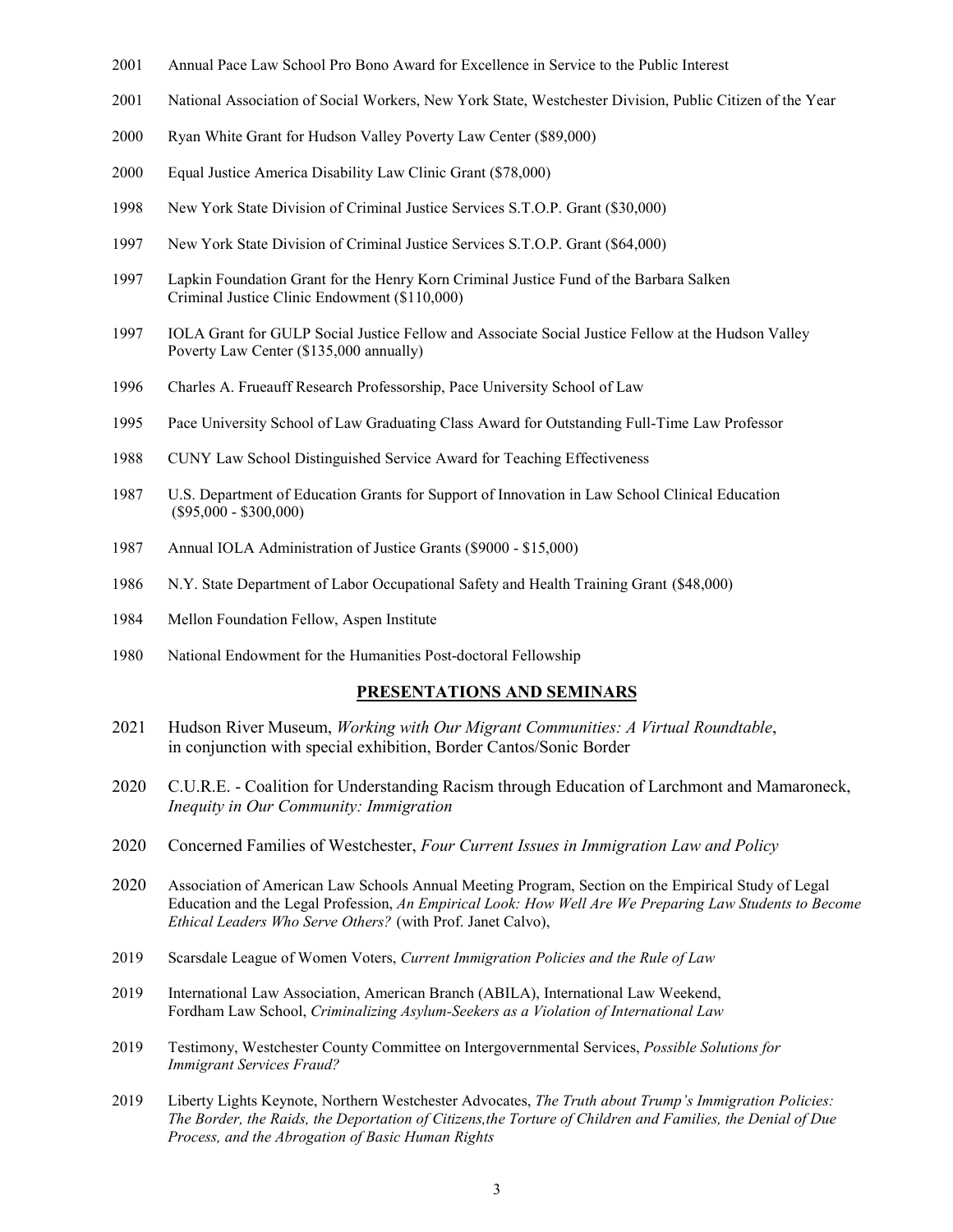- Association of American Law Schools Annual Conference on Clinical Legal Education, Concurrent Session, *Will New Bar Admission Standards Promote Adequate Legal Education in Practice Skills, Professionalism and Values for Tomorrow's Lawyers? Lessons from New York* (with Hon. Jenny Rivera, Associate Judge, New York State Court of Appeals & Prof. Janet Calvo)
- Pace International Law Review Symposium, *Revisiting Human Rights: The Universal Declaration at 70*
- Keynote Speaker, Dr. Martin Luther King, Jr. Community Breakfast, *Injustice Anywhere is a Threat to Justice Everywhere*
- Indivisible16, *The Trump Administration's Xenophobia and Obsession with Myths about Immigrants*
- Westchester Social Justice Forum, *The Westchester Immigrant Protection Act and Noncitizen Rights*
- Rivertowns League of Women Voters Workshop, *How Secure Is My Vote?*
- Panelist, Latin American Law Students Association and Pace Immigration Law Society Joint Program, *Crimmigration: Exploring the Intersections of Immigration Law and Criminal Justice*
- Westchester Hispanic Democrats and Latin-American Law Students Association, *If You Think Your Vote Doesn't Matter . . . Think Again*
- Law and Society Association, *Reshaping the Focus of Law School Clinics in the Shadow of Radical Regime Change: How to Rebalance Our Pedagogical Priorities with the Demands of Rapid Response*
- AALS Conference on Clinical Legal Education*, Rapid Response and Triage in Times of Upheaval: Rebalancing and Innovating our Practice, Pedagogy, and Scholarship*
- Pace Black Law Students Association, *The Black Diaspora and African-American Immigration*
- The Old Guard, Ethical Cultural Society of Westchester, *Myths and Realities of Immigration Law*
- League of Women Voters of Westchester*, The Challenge of A Just Immigration Enforcement System*
- Indivisible NY Teach-in on Immigration Policy, with Hon. Eliot Engel College of Mount St. Vincent
- University Student-Faculty-Staff Seminar Series on Immigrant Rights in the Trump Administration
- Coordinator and Keynote Speaker, Rally in Support of Immigrant Rights, Pace University
- WESPAC, *Resisting ICE, Deportations and Special Registration: Community Legal Responses*
- Concerned Families of Westchester, *How to Prevent Stolen Elections: The Persistent Need for the Paper Ballot*
- Guest lecture, Albert Einstein College of Medicine Forensic Residency Program, *Legal and Evidentiary Issues for Forensic Experts in Immigration Cases*
- New York Immigration Coalition, Immigration Reform Roundtable*, Reducing Immigration Lawyer Fraud Through U Visa Expansion*
- 2016 Yonkers Leadership Summit, *Communication and Outreach to Immigrant Communities in a Context of Growing Fear and Distrust*
- Guest lecture, SUNY Purchase Senior Honors Curriculum, *Immigration Policy at the Local Level*
- Guest lecture, Dyson College at Pace University, Honors Program in Journalism*, Interviewing Immigrants*
- Clinical Theory Workshop, Works in Progress: "Practice in Extremis: Supervision and Quality Control"
- Participating Author, Conference on *Beyond Best Practices & Carnegie's Educating Lawyers: Legal Education in a Changing World*, Clinical Legal Education Association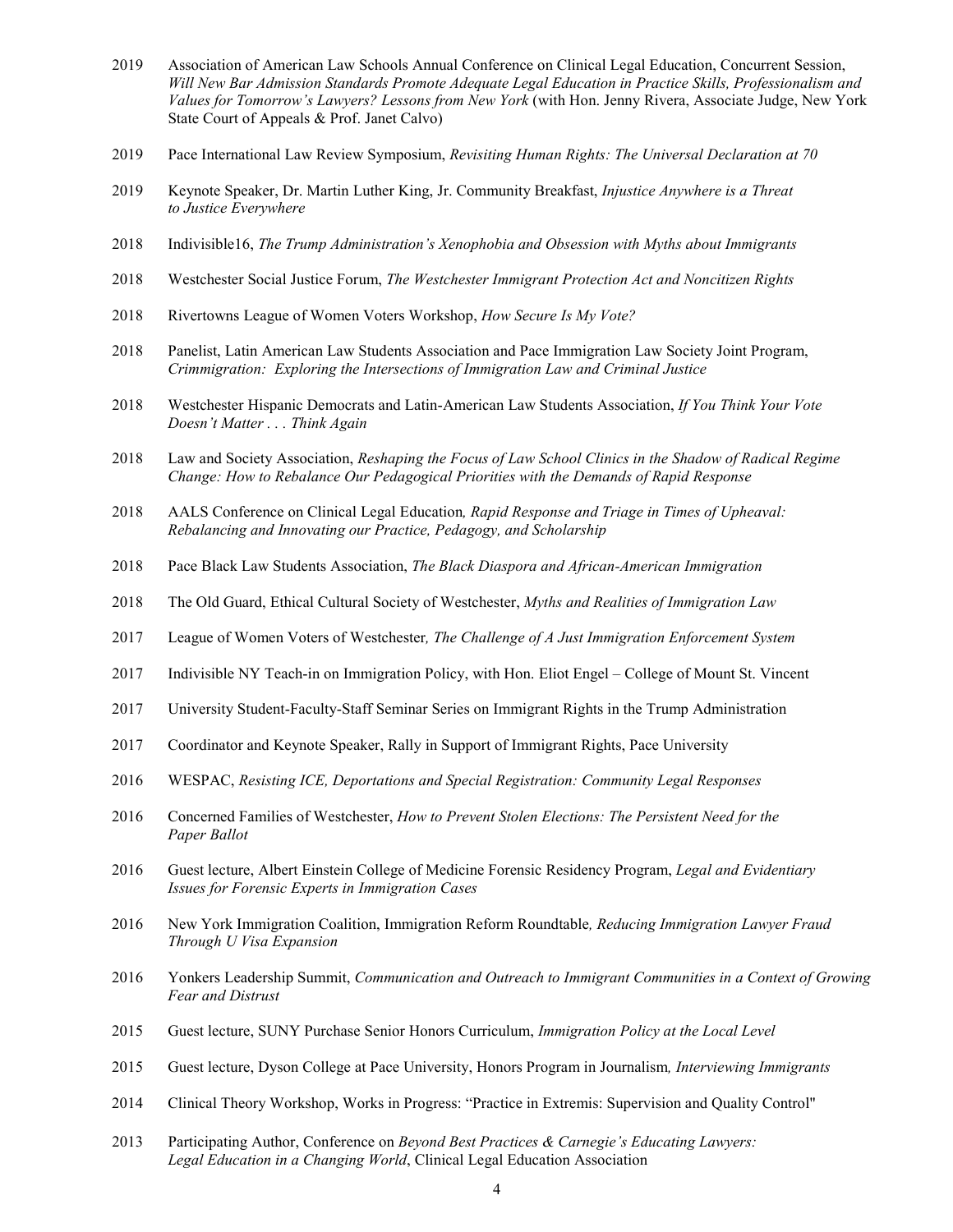- 2013 Association of American Law Schools Conference on Clinical Legal Education, *The Challenge of Preparing Lawyers to Obtain Quality Supervision and Mentoring in Nontraditional Practice Settings -- as First Responders to Emergent Large-Scale Legal Needs, Providers of Limited Objective Representation, and Participants in Pro Bono Projects and Justice Incubators*
- 2012 Moderator, *Plenary on Assessments: The Right Stuff, Experience the Future: Inaugural National Symposium on Experiential Education in Law*, Alliance for Experiential Learning in Law
- 2012 Larchmont Community Summit, *The Impact of National Immigration Policy on the Local Population*
- 2011 Columbia University School of Law Conference, Remembering Our Colleague Professor Derrick Bell, Jr*.*, *Derrick Bell's Legacy for Legal Education*
- 2011 Workgroup Facilitator, Association of American Law Schools Conference on Clinical Legal Education
- 2011 Overview Panelist and Session Moderator, *Practically Grounded: Best Practices for Skill Building in Teaching Land Use, Environmental, and Sustainable Development Law*
- 2011 Session Moderator, *Engaging Students in Experiential Learning in International Law*, International Law Association Conference on Teaching International Law Beyond the Classroom
- 2010 Session Moderator and Draft Reviewer, Clinical Theory Workshop 25<sup>th</sup> Anniversary Conference
- 2010 National Externship Conference, *Externships in the Curriculum: Reform and Integration*
- 2009 Pace International Law Review Panel Moderator, *Immigration Reform under the Obama Administration*
- 2009 Lower Hudson Valley Forum on Immigrants' Rights, White Plains High School (sponsored by WESPAC)
- 2009 Association of American Law Schools Conference on Clinical Legal Education, *When is the Personal, Professional? Dynamics of Student Self-Disclosure to Clients and Faculty Self-Disclosure to Students*
- 2008 Chinese Consolidated Benevolent Association, *Avoiding Immigration Fraud*, in cooperation with the Immigrants' Protection Office of the District Attorney, New York County
- 2008 Association of American Law Schools Conference on Clinical Legal Education, *Reflecting on Supervisory Methodology Along the (Non)Directive Continuum*
- 2008 *Contextualizing Legal Education: MacCrate, Carnegie, Best Practices and Beyond* with Robert MacCrate, Judith Wegner, and Joseph Harbaugh, Touro Law Center
- 2007 Guest speaker, Faculty Colloquium, Wake Forest University School of Law, *Implications of Best Practices in Legal Education and the Carnegie Report on Educating Lawyers for Curricular Reform*
- 2007 Invited participant, Invitational conference: *Legal Education at the Crossroads, Ideas to Action*, University of South Carolina School of Law
- 2007 Bridge the Gap, *What You Need To Know About Ethics*, Pace Center for Continuing Legal Education
- 2007 Association of American Law Schools Conference on Clinical Legal Education, *Why Not Combine Externship and Clinic Students in One Program?*
- 2006 Plenary Session, *Ethical Pitfalls of Practicing Law*, Pace Center for Continuing Legal Education
- 2006 Workshop on Immigration Law and Policy, Annual Conference, Westchester Martin Luther King,, Jr. Institute for Nonviolence
- 2006 Plenary Panel, *Responsive Lawyering in Times of Disaster*, AALS Conference on Clinical Legal Education
- 2006 *International Externships: Pitfalls and Promise*, Greater Los Angeles Consortium of Experiential Learning, Southwestern and Loyola Law Schools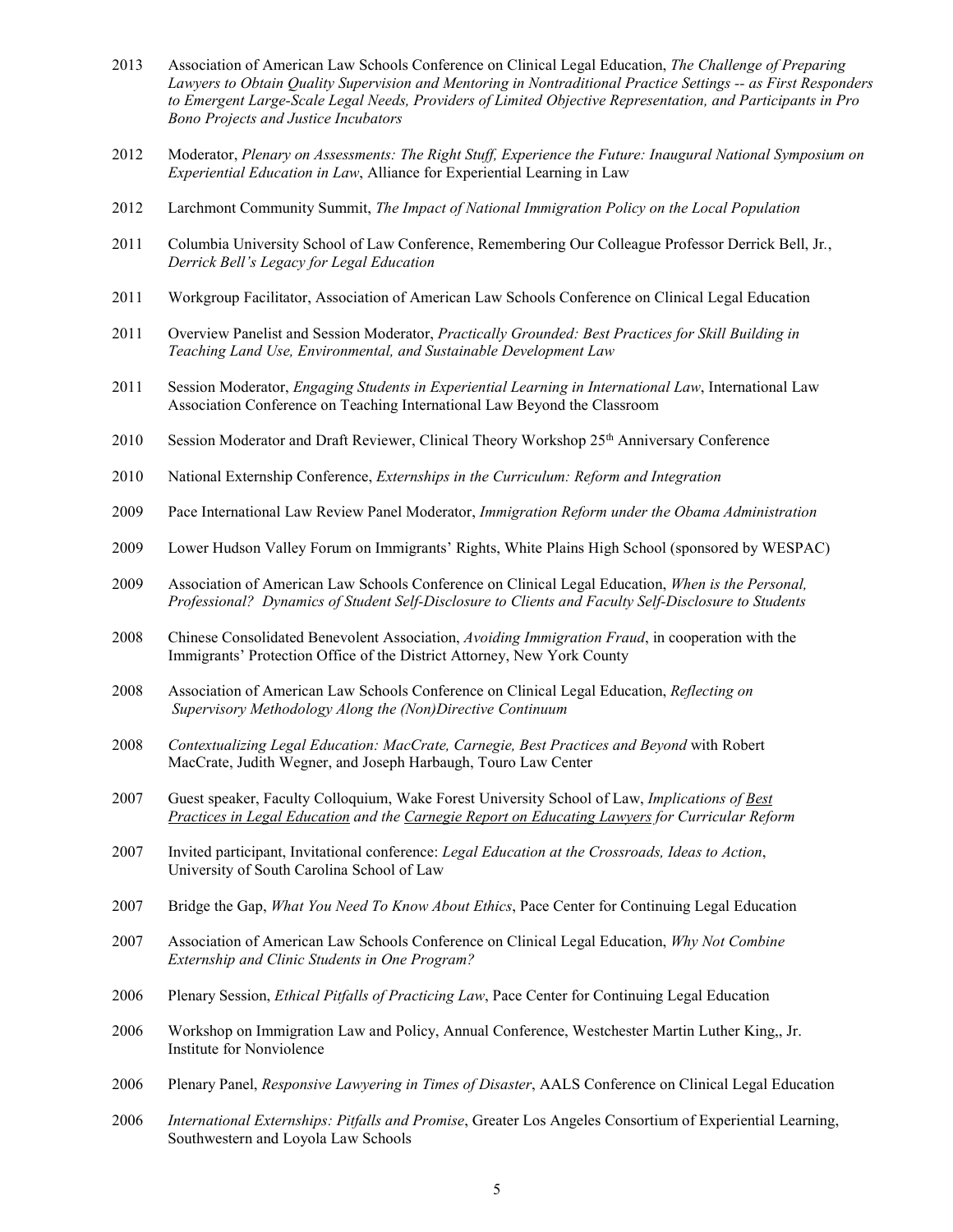- 2001 Association of American Law Schools Conference on Clinical Legal Education, *Policies That Support Clinical Scholarship and Value Varieties of Scholarship: Developing a Model*; Law Clinic Directors' Workshop, *Directing Clinical Faculties: Herding Cats Through Administrative and Curricular Choices*
- 2000 Pace Law School/Clinical Legal Education Association Annual Summer Conference at the American Bar Association Annual Meeting, *The Public Interest Mission of Law School Clinical Programs*
- 2000 Plenary Panel, N.Y. S. Bar Association Legal Assistance Partnership, *Unity-Leadership-Access to Justice*
- 2000 Rutgers Law School-Newark National Conference on the Social Justice Mission of Clinical Education, *The Educational Mission of Law School Clinics*
- 2000 Association of American Law Schools, Equal Justice Project, Moderator of New York Metropolitan-Area Regional Equal Justice Colloquium
- 1999 Panelist, American Bar Association Commission on Domestic Violence, Regional Law School Conference on Domestic Violence Education in Law Schools, *External Obstacles to Educating Law Students about Domestic Violence*
- 1999 Pace Law School Health Law Conference, *Predicting Dangerousness: Parallels among Professionals*
- 1999 Organizer and presenter, Pace Law School Conference on Securities Arbitration Clinics, *Fundamentals of Clinical Education for the Nonclinical Teacher*
- 1998 Association of American Law Schools Conference on Clinical Legal Education, Session Leader, *Values in Clinic Administration: Conflict of Interest Issues*
- 1998 Catholic University, National Clinical Externship Conference, *Ethics: Supervisory Misconduct and the Duty to Report*
- 1997 American Society of Law, Medicine, and Ethics, Health Law Teachers Conference, *Human Subjects Research: A Step Forward for Newly Included Populations?*
- 1997 New York University Law School Alumni/ae Association Panel, *Managed Care: Who Cares?*
- 1996 Mt. Sinai Medical Center Occupational and Environmental Health Clinic, *Inroads on Dole v. Dow: The Impact on New York's Injured and Disabled Workers*
- 1996 Association of American Law Schools Conference on Clinical Legal Education, Closing Plenary Moderator, *Evaluation of Clinical Programs: Empirical Research*
- 1996 American Public Health Association Annual Meeting, *Female Genital Mutilation: The Rights of Female Children and the Role of Health Professionals in a Multi-Cultured World*
- 1996 Pace University Law School International Law Review, First International Law Symposium, Panel Moderator and Presenter, *The Role of International Law in Securing Women's Health*
- 1996 Annual Symposium on Feminism and Law, Northwestern University School of Law, *The Feminist Perspective on Excluding Pregnant Women from Biomedical Research*
- 1996 30th Anniversary Symposium on Nursing Practice, Lienhard School of Nursing, Pace University, *Family Violence and the Nurse's Role and Responsibilities*
- 1996 Project on Informed Consent, Center for Bioethics of the University of Pennsylvania Medical Center, *Inclusion of Pregnant Women in Clinical Trials*
- 1995 Permanency Planning Network of the HIV Orphan Project, *Ethical Responsibilities in Assisting the Client with AIDS in Planning for the Future*
- 1995 Panel Moderator and Workshop Leader, Pace Health Law and Policy Center Annual Conference, "*Do We Need a Specialization in Women's Health Care?"* and *"Breast Cancer and Managed Care"*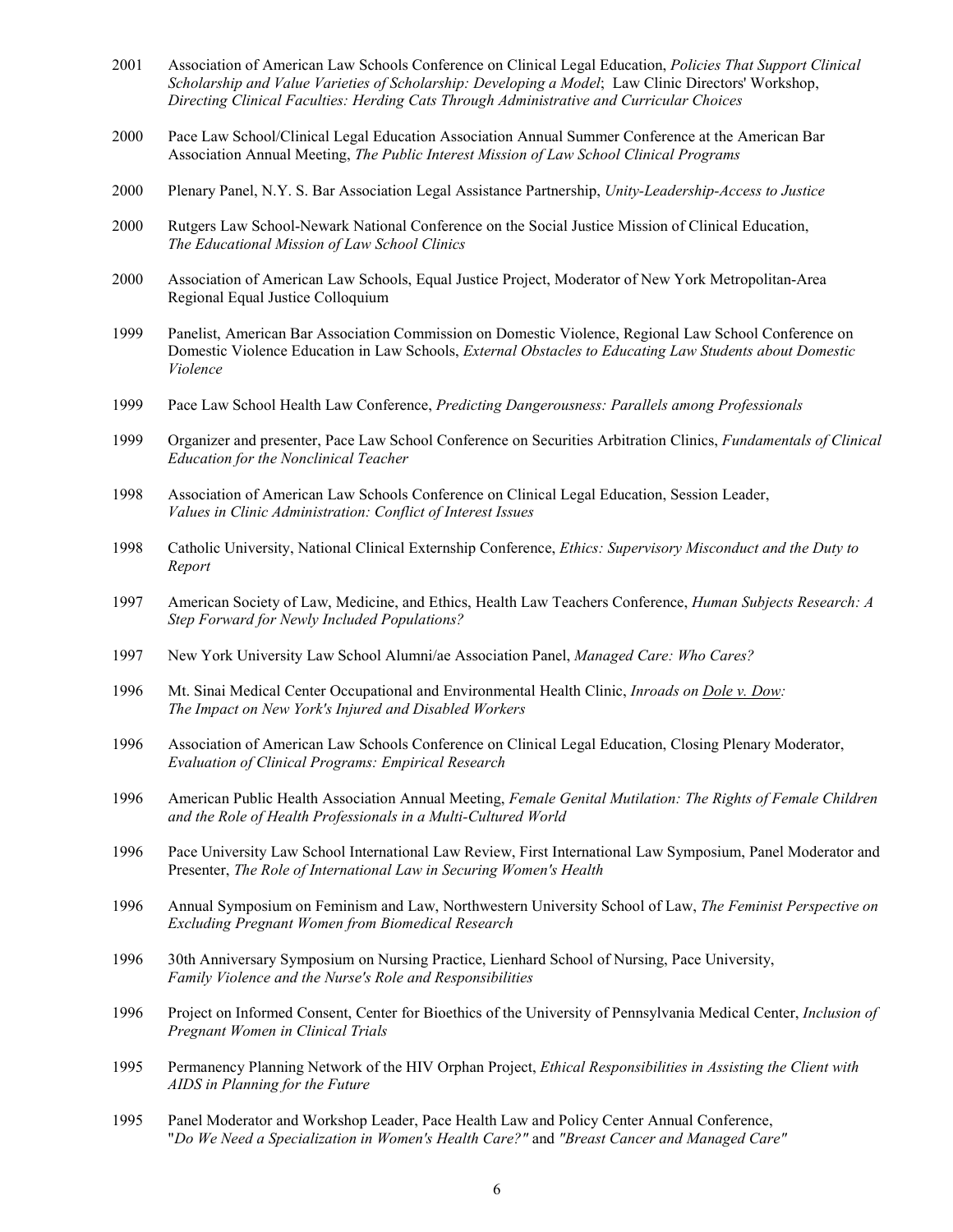- National Conference of Clinical Program Directors, *The Struggle to Survive: The Ways and the Reasons*
- Association of American Law Schools Conference on Clinical Legal Education, *Evaluating Our Impact: Effects of Clinical Legal Education on Law Schools, the Legal Profession, and the World*
- Panel Moderator, *Getting Through the Legal System Without Getting Battered Again: A Symposium on Domestic Violence and the Law*, Pace Law School Women's Justice Center and Pace Law Review
- Association of American Law Schools, Joint Program of the Section on Clinical Education and the Section on Professional Responsibility, *Ethical Issues in Student Supervision*
- Downstate-SUNY Medical Center Division of Humanities, *Ethics of AIDS Research in the Primary Care Setting: Guidelines for the AIDS Physician-Researcher*
- Mt. Sinai Occupational Health Clinic, *The Implications of Dole v. Dow for Injured/Disabled Workers*
- Scarsdale League of Women Voters, *A Debate on Issues in Women's Health*
- American Society of Law and Medicine, Annual Meeting, *The Inclusion of Women in Clinical Trials*
- St. Louis University Medical Center, Symposium on Controversies in Women's Health Care, *Bias against Women as Research Subjects*
- Ford Foundation-University of Wisconsin Law School Institute for Legal Studies, *Peer Exchange on Access to Drug Trials for Women with AIDS*
- American Society of Law and Medicine, Health Law Teachers Conference, *Integration of Health Law and Practice in the Law School*
- New York-Cornell Medical College, *Legal and Ethical Issues in the Treatment of HIV-Infected Women*
- Workshop, Institute of Medicine, National Academy of Sciences, *Regulatory Issues in the Exclusion of Women from Clinical Studies*
- Symposium, University of Texas School of Law, "New Perspectives on Women, Health and the Law"
- Alumni Seminar Day, Pace University, *Exclusion of Fertile Women from the Workplace: Fetal Protection or Gender Discrimination?*
- Association of American Law Schools Conference on Clinical Legal Education, *Choosing the Context: Articulating the Goals of Clinical Experience*
- Downstate-SUNY Medical Center, *Women as Experimental Subjects*
- Hastings Center Project on Feminism and Bioethics, *Gender-based Exclusion from Biomedical Research*
- Plaintiff Employment Lawyers Association Annual Conference, *Communication with Employees of Adverse Corporate Parties*
- Columbia Law School Forum on Clinical Education, *Some Differences Between Clinical Experience and the Experience in a Classroom or Externship*
- American Association of Law Schools Annual Meeting, Section on Professional Responsibility, *The Proposed New Code of Judicial Conduct*
- American Association of Law Schools Annual Meeting, Section on Clinical Education, *The Roles of Clinical Faculty: Psychosocial Issues in Clinical Teaching*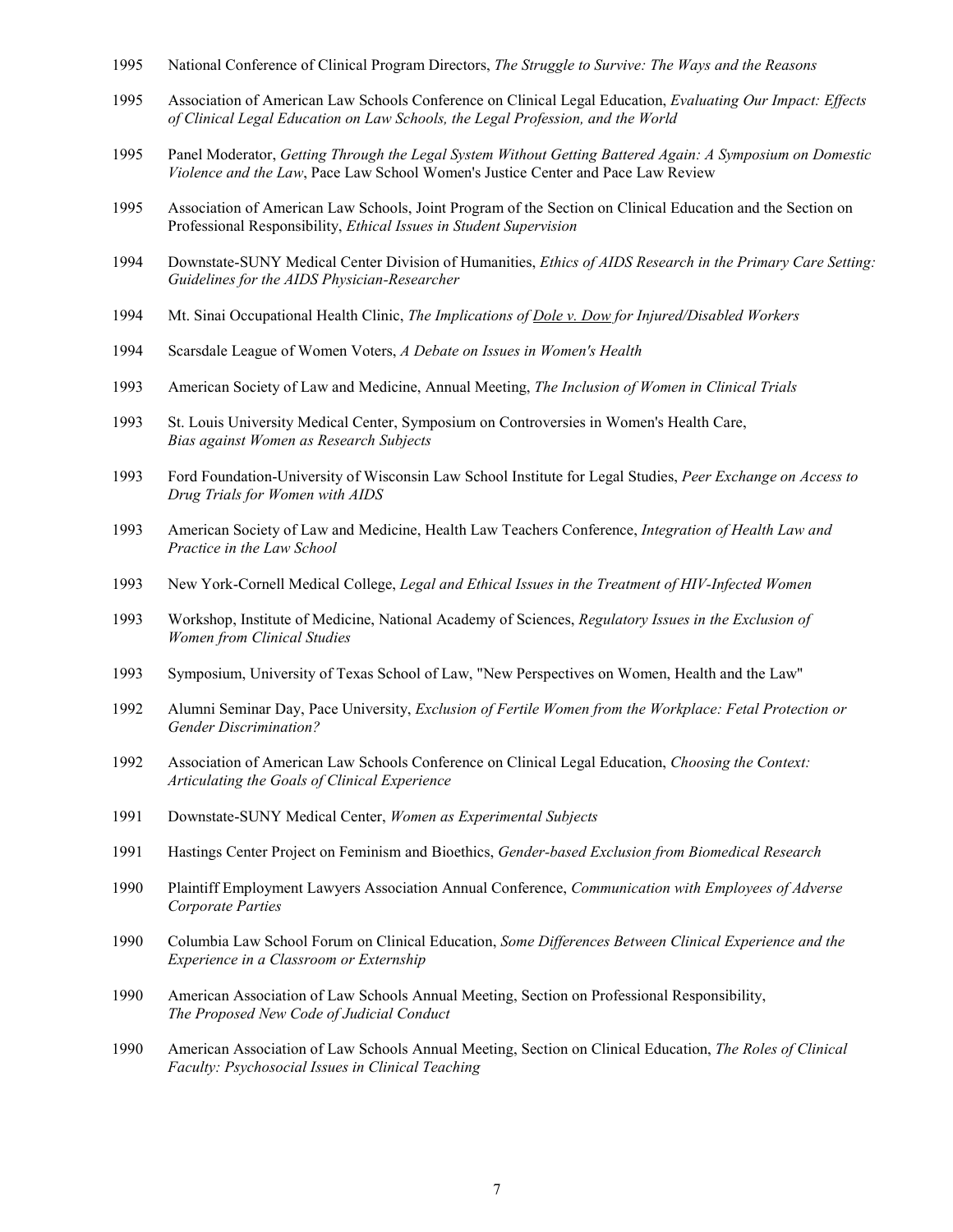- Pace University Presidential Initiative, *Women in Government: the Public Policy Perspective*
- Public Responsibility in Medicine and Research, *Whither IRBs in the 1990's?: New Directions and New Decision*s
- American Foundation for AIDS Research and National Institute for Allergy and Infectious Diseases Conference, *Organizing Community-Based Clinical Trials: Models for the AIDS Epidemic*
- Fifth International AIDS/SIDA Conference, *Problems in IRB Review of Community-Based AIDS esearch*
- Joint AFL-CIO and NYCOSH Conference on Workers' Compensation Reform, *Job Protection and Employer Retaliation for Filing Workers' Compensation Claims*
- National Conference on Professional Skills and Legal Education, American Bar Association Section on Legal Education and Admission to the Bar, *Innovative Programs: The Health in the Workplace Clinic*
- Communications Workers of America Health and Safety Training, *N.Y. State Workers' Compensation*
- Grand Rounds, Mt. Sinai Department of Medicine, *Legal Issues of HIV Infection*
- Region II Hemophilia Centers Conference, *Women and AIDS*
- Hastings Center Project on AIDS, Civil Liberties and Public Policy, *Confidentiality and the Responsibility of Health Care Providers to Third Parties*
- Midyear Meeting, American Bar Association Section on Legal Education and Admission to the Bar, *Evaluation of Lawyering Skills*
- Moderator, CUNY-Industry Forum Series on the Pharmaceutical Industry
- Moderator, *Commissioning Morality: Assessment of the President's Commission for the Study of Ethical Problems in Biomedical and Behavioral Research*, Montefiore Medical Center Department of Social Medicine and Cardozo School of Law
- American Association of Law Schools Annual Meeting, Section on Clinical Education, *Teaching Basic Doctrine Through Simulation: The CUNY Theory*
- Moderator, Queens Bar Association Forum, *Representing Indigent Defendants*
- Interdisciplinary Seminar Leader, Hastings Center Workshop on Professional Ethics
- Long Island University, *Legal and Ethical Issues in Behavior Therapy*
- Program in Continuing Medical Education, Danbury Hospital
- NY State Professional Standards Review Council, *The Role of Expertise in Clinical Decision-Making*
- Grand Rounds, Roosevelt Hospital Department of Medicine, *Legal Issues for Health Professionals*
- United Hospital Fund Center, *Ethics for Health Care Administrators in Hard Times*
- Physicians' Radio Network, *Whistle-blowing in Medicine*
- NYU Medical Center Program in Philosophy and Medicine, *Confidentiality and the Dangerous Patient*
- Faculty Member, U.S. Dep't of Health and Human Services Regional Workshop on New Regulations Governing Experimentation with Human Subjects
- National Conference of State Legislatures Annual Meeting, *The Ethics of Legislators*
- Patricia McCann Magazine, WOR-Radio, *The Abscam Scandals and the Ethics of Public Officials*
- American Orthopsychiatric Association Conference, *Professional Ethics: Codes, Conflicts, and Teaching*
- Sunrise Semester, *The Lawful Society*
- Master Lecture, Ramapo College, *Lawyers and Professional Ethics: Standards for the Standard-Makers*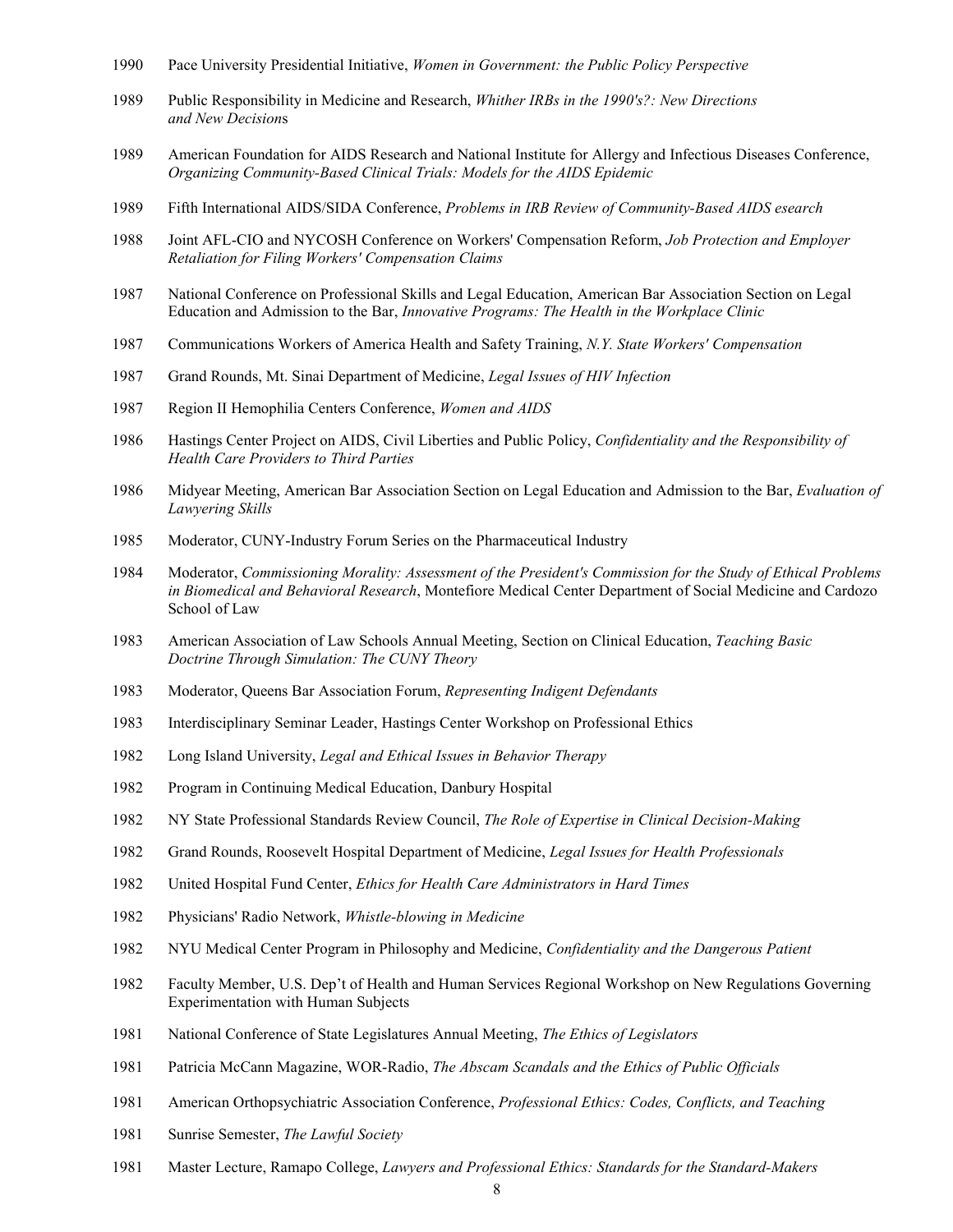- 1980 Grand Rounds, Department of Rehabilitation Medicine, Columbia-Presbyterian Medical Center, *Ethical Issues in the Termination of Rehabilitative Care*
- 1980 Preceptor, Clinical Clerkship on Psychiatric Aspects of Medical Care, Columbia University College of Physicians and Surgeons
- 1980 New York Society of Physician Assistants, *Ethical Issues in Rehabilitation Medicine*

### **SCHOLARLY PUBLICATIONS**

"Enter at Your Own Risk: Criminalizing Asylum-Seekers" (with Prof. T. McDonnell), 51 Columbia Human Rights Law Review 1 (2019)

"'Your Mission, Should You Choose to Accept It . . .': Taking Law School Mission Statements Seriously" (with Prof. I. Scharf), 56 Washburn L.J. 289 (2017)

"Mission Statements that Accurately Define, Distinguish, and Reflect the Law School's Praxis" (with Prof. I. Scharf) in BUILDING ON BEST PRACTICES: TRANSFORMING LEGAL EDUCATION IN A CHANGING WORLD (eds., Profs. Deborah Maranville, Lisa Radtke Bliss, Carolyn Wilkes Kaas & Antoinette Sedillo Lopez) (2015)

"How Derrick Bell Helped Me Decide to Become an Educator, Not Just a Faculty Member," 2 Colum. J. Race & L. Spec. Feat. 34 (2012)<http://cjrl.columbia.edu/panels/how-derrick-bell-helped-me-decide-to-become-an-educator/>

"What Do You Do When You Meet A "Walking Violation of the Sixth Amendment" If You're Trying To Put That Lawyer's Client In Jail?" 69 Fordham Law Review 997 (2000)

"Clinical Education" in THE LAW SCHOOL EXPERIENCE: LAW, LEGAL REASONING, AND LAWYERING (eds. Profs. L. Griffin & B. L. Gershman) (2000)

"Parallels in Predicting Dangerousness?" 20 Pace Law Review 801 (2000)

"The Utility of International Law for Protecting Women's Health Rights," 9 Pace International Law Review 259 (1997)

"Ethical Obstacles to the Participation of Women in Biomedical Research" in FEMINIST BIOETHICS: BEYOND REPRODUCTIVE RIGHTS (ed. Prof. S. Wolf) (Oxford University Press 1996)

Book Review, "Women and Health Research," 22 Law, Medicine, and Ethics 272 (1994)

Book Review, "A Measure of Malpractice: Medical Injury, Malpractice Litigation, and Patient Compensation," 120 Annals of Internal Medicine 444 (1994)

"The Impact of Current Federal Regulations on the Inclusion of Female Subjects in Clinical Studies" in WOMEN AND HEALTH RESEARCH: ETHICAL AND LEGAL ISSUES OF INCLUDING WOMEN IN CLINICAL STUDIES, PROCEEDINGS OF THE INSTITUTE OF MEDICINE, NATIONAL ACADEMY OF SCIENCES, VOL. 2 (1994)

"The Exclusion of Pregnant, Pregnable, and Once-Pregnable People (a.k.a. Women) from Biomedical Research," 19 American Journal of Law and Medicine 369 (1993)

"Workers' Compensation Discrimination" (with R. Farber, S. Geier, and P. O'Neil) in EMPLOYEE RIGHTS LITIGATION: PLEADING AND PRACTICE (ed. J. Goodman) (1991 and Supp. 1994)

"Basic Bibliography for Research in Professional Ethics" in REGULATION OF LAWYERS: PROBLEMS OF LAW AND ETHICS (eds. Profs. S. Gillers & N. Dorsen) (3rd ed. 1992)

"Community-Based AIDS Research." 14 Evaluation Review: A Journal of Applied Social Research 502 (1990)

Editor, "Sex Bias in the Teaching of Criminal Law," 42 Rutgers Law Review 312 (1990)

Book Review, "Families and the Gravely Ill," 110 Annals of Internal Medicine 579 (1989)

"CUNY Law School: An Insider's Report," 12 Nova Law Journal 45 (1987)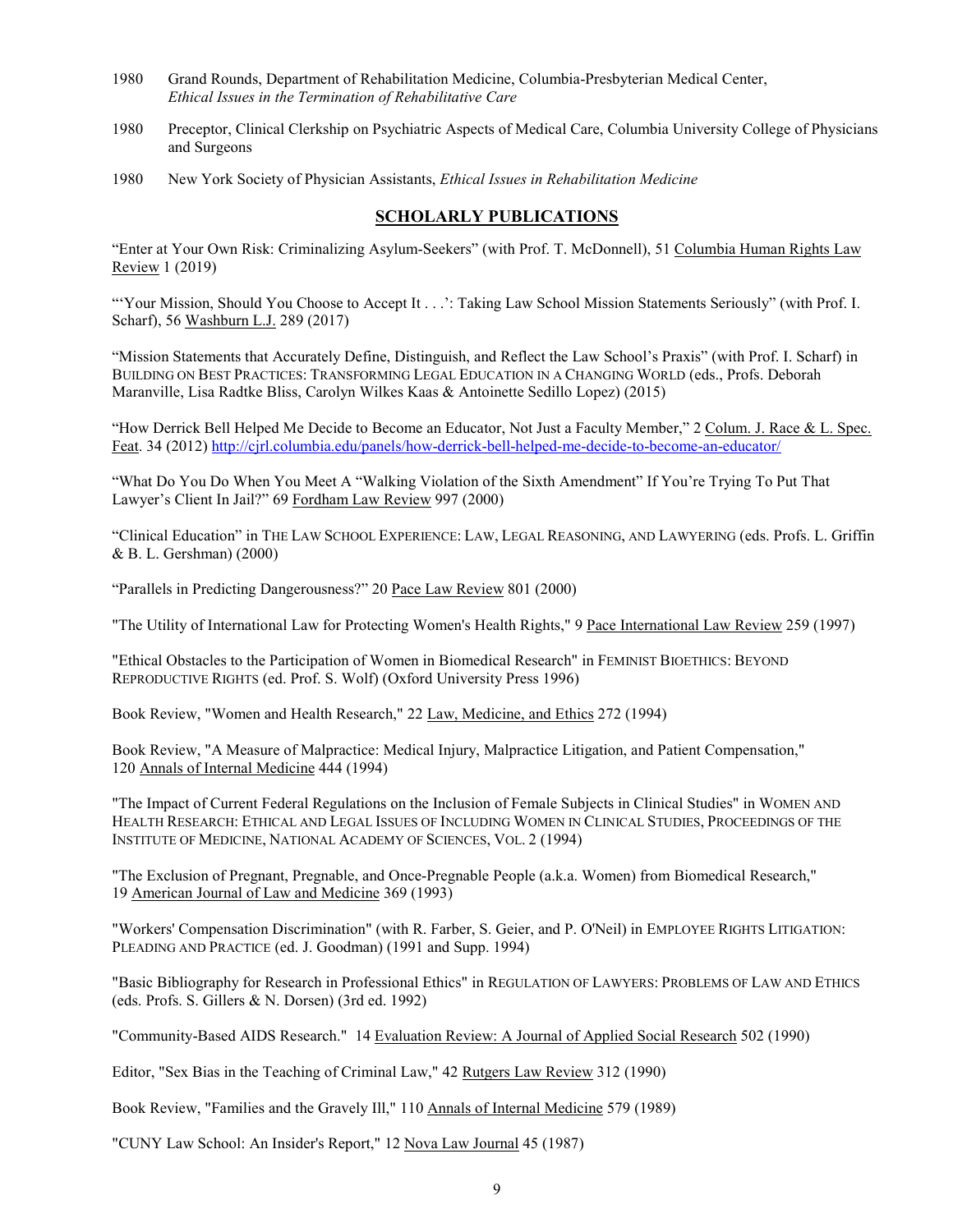"Legislative Ethics and Professional Responsibility," in REPRESENTATION AND RESPONSIBILITY: EXPLORING LEGISLATIVE ETHICS (eds. B. Jennings & D. Callahan) (1985)

"Centrifugal Leukocytapheresis and Thrombocytapheresis: Issues for Informed Consent" (with other members of the New York Blood Center Panel on Donor Safety), 1 Journal of Clinical Apheresis 166 (1983)

"Client Ambivalence in Professional Relationships: The Problem of Seeking Help from Strangers" (with Profs. R. K. Merton & E. Barber) in NEW DIRECTIONS IN HELPING (eds. Profs. B. DePaulo, A. Nadler, & J. Fisher) (1983)

"Ethics Tests in the Legal Profession," 13 Hastings Center Report 27 (1983)

"Confidentiality and the 'Dangerous' Patient: Implications of Tarasoff for Psychiatrists and Lawyers," 31 Emory Law Journal 263 (1982)

"On the Professional Responsibility of Law School Teachers," 1 University 7 (1982)

"Coercive Persuasion and the Culpable Mind -- The Court-Martial of Bobby Garwood" (with R. Kinscherff), 11 Hastings Center Report 5 (1981)

"Revising the United States Senate Code of Ethics" (with other members of the Hastings Center Research Group), Hastings Center Report Special Supplement (1981)

## **OTHER PROFESSIONAL WRITING and MEDIA**

- 2020 Interview with Nadia Gilia, *News-12 Television*, broadcast June 18 (Supreme Court DACA decision)
- 2018 Interview with Ty Milburn, *News-12 Television*, broadcast November 2 (discussing impact of constant unpredictability of Trump administration anti-immigrant actions on work of immigration lawyers)
- 2017 Testimony, NY State Public Forum on 2017-18 Budget, February 3, 2017 (immigrant legal services funding)
- 2017 "Pace Law Prof Speaks at Rally for Immigrant Rights," *News-12 Television*, broadcast January 30, 2017
- 2016 "Group from Pace Helps Asylum Seekers at Texas Border," *LoHud Journal News*, June 13, 2016
- 2015 Quoted in Ed Silverstein, "White House suffers setback on immigration plan after ruling by Texas judge," *Inside Counsel*, February 18, 2015 http://www.insidecounsel.com/2015/02/18/white-house-suffers-setback-on-immigration-plan-af
- 2010 Op-Ed (with J. Friedman), ["Arizona deserves boycott for immigration policy.](http://www.lohud.com/article/20100620/OPINION/6200354/Arizona-deserves-boycott-for-its-immigration-policy)" *Journal News*, June 20, 2010
- 2010- Moderator, Facebook pages, Immigration Justice Clinic, Pace Immigration Law Practitioners, and Hastings-on-Hudson Democratic Committee
- 2008- Contributor/commentator, Best Practices for Legal Education Blog<http://bestpracticeslegaled.albanylawblogs.org/>
- 1999 Hastings Waterfront Watch Comment on Proposed Supplemental Sampling Plan, submitted to New York State Department of Environmental Conservation
- 1995 Perspective Column, "A Chance for Justice" (with Dean R. Ottinger), *New York Law Journal*, July 24, 1995
- 1995- Journal referee/book reviews, Annals of Internal Medicine
- 1994 Guest Column, "What Should We Do About Bad Lawyers?" *NY Newsday*, September 11, 1994
- 1992 Testimony before the U.S. House of Representatives Committee on the Judiciary, Subcommittee on Crime and Criminal Justice, Oversight Hearing on Workplace Safety: Criminal Enforcement, May 28, 1992
- 1990 Appellant's Brief to the New York Court of Appeals, Easterson v. Long Island Jewish Medical Center
- 1990 Amicus Curiae Brief to the New York Court of Appeals, Remba v. F.E.G.S.
- 1990 Amicus Curiae Brief to the New York Court of Appeals, Niesig v. Team I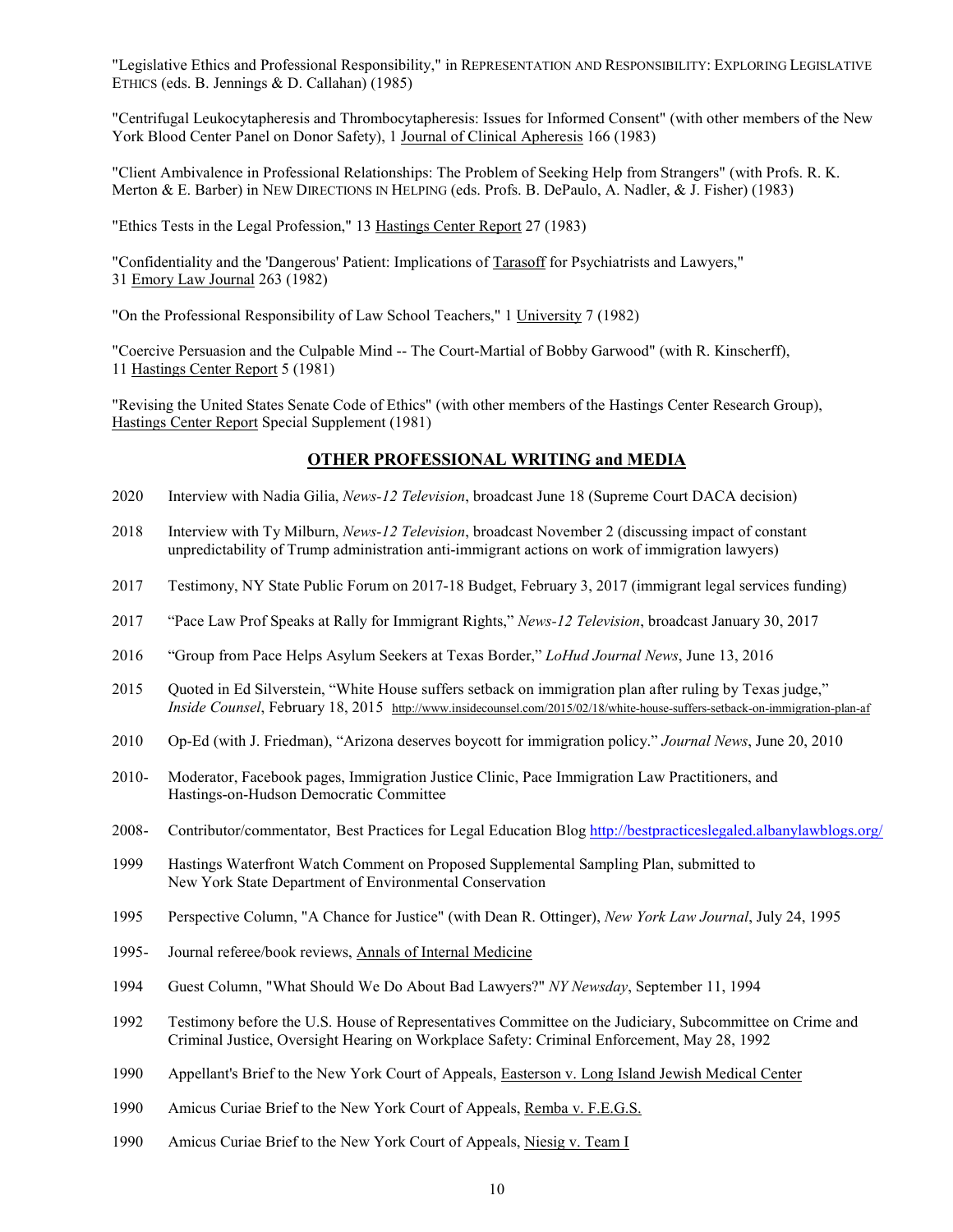- 1987 Testimony before the Suffolk County Legislature, Hearing on Video Display Terminal Health and Safety Legislation, July 10, 1987
- 1987 Testimony before the State of New York Assembly Labor Committee, Hearing on Reform of New York State Workers' Compensation, May 21, 1987
- 1987 Coordinator, Social Security Disability Pro Se Manual for the U.S. District Court, Southern District of New York (Spanish translation)
- 1987 Legal Visions/Visiones Legales: A Bilingual Job Safety and Health Primer [videotape documentary series]

John Jay Legal Services Office Manual (1989-2020) Immigration Justice Clinic Manual and Course Materials (2005-2020) Prosecution of Domestic Violence Clinic Course Materials (1997-2004) Health Needs of the Disadvantaged Course Materials (1990) Health in the Workplace Clinic Course Materials (with Paul O'Neil) (1985-88) Workers' Injury Simulation Course Materials and Manual (1988) Lawyering and the Public Interest Course Materials (1985) Responsibility for Injurious Conduct Course Materials (1984-85) Work of a Lawyer Course Materials (1983)

"The Work of A CUNY Law Student: Simulation and the Experiential Learning Process" (1983), reprinted in Lesnick, "Infinity in a Grain of Sand: The World of Law and Lawyering as Portrayed in the Clinical Teaching Implicit in the Law School Curriculum," 37 U.C.L.A. Law Rev. 1157 (1990) at 1195-97

Columbia University College of Physicians & Surgeons Project on Ethics and Values in Health Care (1983)

- "The Anturane Reinfarction Trial: Case Study of Human Subjects Research"
- "Rehabilitation Medicine: How Much and For Whom?"

# **UNIVERSITY and PRO BONO LEGAL SERVICE**

#### **Elisabeth S. Haub School of Law at Pace University (Pace University School of Law)**

| 2021      | Social Justice Committee of University Strategic Planning Group                                                                                                                                                                                                                                                                                                                        |
|-----------|----------------------------------------------------------------------------------------------------------------------------------------------------------------------------------------------------------------------------------------------------------------------------------------------------------------------------------------------------------------------------------------|
| 2020-2021 | Faculty Appointments Committee; Promotion and Tenure Committee;<br>Faculty Advisor, Muslim Law Students Association; Faculty Advisor, Immigration Law Society                                                                                                                                                                                                                          |
| 2019      | Participant-consultant, Stakeholder Report: Election Integrity and USA Performance in relation to the<br>UN Universal Periodic Review of Human Rights of the United States of America, submitted to the<br>United Nations Human Rights Council                                                                                                                                         |
| 2019-2020 | Curriculum Committee; Promotion and Tenure Committee; Faculty Supervisor, Pro Bono Scholars;<br>Faculty Advisor, National Lawyers Guild Chapter; Faculty Advisor, Immigration Law Society;<br>Coach, NYU National Immigration Moot Court Team                                                                                                                                          |
| 2018-2019 | Admissions Committee; Promotion and Tenure Committee; Faculty Supervisor, Pro Bono Scholars;<br>Faculty Advisor, National Lawyers Guild Chapter; Faculty Advisor, Immigration Law Society;<br>Coach, NYU National Immigration Moot Court Team; Judge, National Environmental Law Moot Court                                                                                            |
| 2016-2018 | Faculty Development Committee; Promotion and Tenure Committee; Faculty Supervisor, Pro Bono Scholars;<br>Faculty Advisor, National Lawyers Guild Chapter and Immigration Law Society; Coach, NYU National<br>Immigration Moot Court Team                                                                                                                                               |
| $2016-$   | Steering Committee, New York Immigration Coalition Campaign for Westchester County<br><b>Immigrant Protection Act</b>                                                                                                                                                                                                                                                                  |
| 2015-2016 | Faculty Development Committee; Promotion and Tenure Committee; Faculty Supervisor, Semester in<br>Practice; FacultyAdvisor, National Lawyers Guild Chapter and Immigration Law Society; Coordinator,<br>Public Interest Concentration; Coach, NYU National Immigration Moot Court Team;                                                                                                |
| 2014-2015 | Admissions Committee; Chair, Promotion & Tenure Subcommittee, Prof. Shelby Green;<br>Faculty Supervisor, Semester in Practice; Faculty Advisor, National Lawyers Guild Chapter;<br>Coach, NYU National Immigration Moot Court Team; Reviewer, Draft National NLG Student Manual;<br>Unauthorized Practice Ethics Committee, New York Chapter, American Immigration Lawyers Association |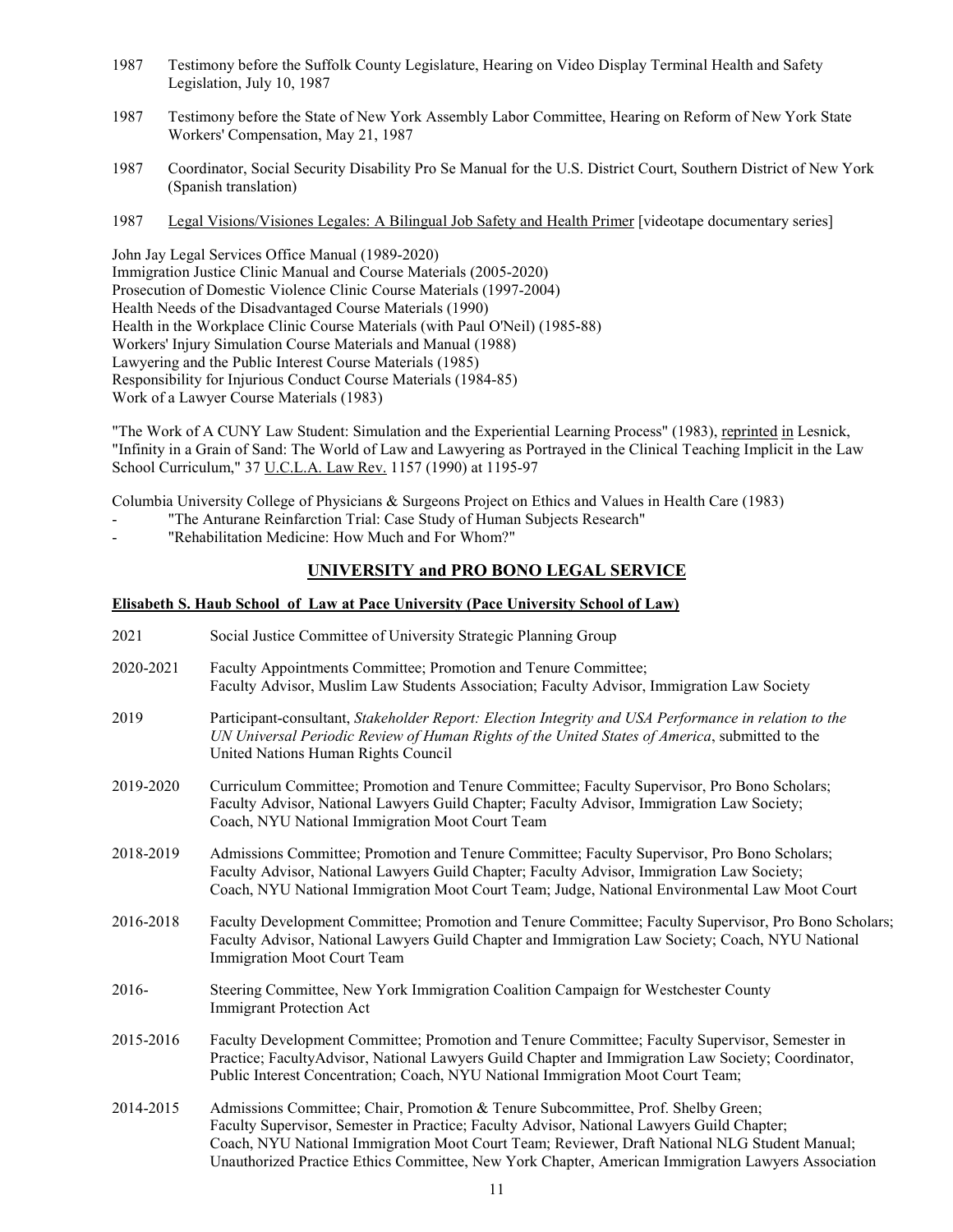| 2013-2014 | Faculty Appointments Committee; Promotion and Tenure Committee; Faculty Supervisor, Semester in<br>Practice; Faculty Advisor, National Lawyers Guild Chapter; Coach, NYU National Immigration Moot<br>Court Team; NY Immigration Coalition Task Force on State Immigrant Service Provider Law; Media<br>and Advocacy Committee, New York Chapter, American Immigration Lawyers Association |
|-----------|--------------------------------------------------------------------------------------------------------------------------------------------------------------------------------------------------------------------------------------------------------------------------------------------------------------------------------------------------------------------------------------------|
| 2012-2013 | Admissions Committee; Committee on "Big Ideas for Curriculum"; Promotion and Tenure Committee;<br>Coach, NYU National Immigration Moot Court Team; Advisor, National Lawyers Guild Chapter;<br>Co-Chair, Law Student Committee; Media and Advocacy Committee; Practice Management Committee,<br>New York Chapter, American Immigration Lawyers Association                                 |
| 2012-     | Task Force to Expand Access to Civil Legal Services in New York, Group on Developing a Blueprint for<br>an Access to Justice Curriculum                                                                                                                                                                                                                                                    |
| 2011-2012 | Faculty Appointments Committee; Promotion and Tenure Committee; Faculty Career Development<br>Liaison, Diversity Task Force; Faculty Advisor, National Lawyers Guild Chapter; Coach, NYU<br>National Immigration Moot Court Team;                                                                                                                                                          |
| 2010-2011 | Promotion and Tenure Committee; Faculty Career Development Liaison, Diversity Task Force;<br>Law School Representative to University Task Force on 9-11 Memorial; Faculty Advisor,<br>National Lawyers Guild Chapter                                                                                                                                                                       |
| 2010-     | Second Circuit Katzmann Task Force on New York Immigrant Representation:<br>Assessment of and Solutions for Unmet Need for Indigent Deportation Defense in New York                                                                                                                                                                                                                        |
| 2010      | American Bar Association Site Inspection Team, New England School of Law; American Bar Association<br>Site Inspection Team, Marquette University Law School; Federal Consent Decree Compliance Monitor,<br>Doe v. Village of Mamaroneck (S.D.N.Y.)                                                                                                                                         |
| 2009-2016 | Developer, Fellow Selection Panel, and Faculty Liaison, Pace Community Law Practice                                                                                                                                                                                                                                                                                                        |
| 2009-2010 | Faculty Career Development Liaison, Diversity Task Force; Promotion & Tenure Subcommittee,<br>Prof. Horace Anderson; Faculty Advisor, National Lawyers Guild Student Chapter                                                                                                                                                                                                               |
| 2008-2009 | Curriculum Committee; Promotion and Tenure Subcommittee, Prof. Karl Coplan; Special Consultant to the<br>Dean, Northeastern University School of Law; American Bar Association Site Inspection Team,<br>University of District of Columbia School of Law                                                                                                                                   |
| 2008-     | Founder and Steering Committee, Hudson Valley Community Coalition on Immigration Policy                                                                                                                                                                                                                                                                                                    |
| 2007-2008 | Faculty Development Committee; Promotion & Tenure Subcommittee, Prof. Darren Rosenblum;<br>University President's Commission on Diversity                                                                                                                                                                                                                                                  |
| 2006-2007 | Promotion and Tenure Committee; Search Committee for Director of Public Interest Center<br>for Career Development; Search Committee for Executive Director, Pace Women's Justice Center;<br>University President's Commission on Diversity; Advisory Committee, Equal Justice Works E-Guide<br>to Pro Bono in Law Schools                                                                  |
| 2005-2006 | Dyson Lecture Committee; University President's Commission on Diversity; American Bar Association<br>Site Inspection Team, William Mitchell College of Law                                                                                                                                                                                                                                 |
| 2004-2005 | Promotion and Tenure Committee; University Task Force on Evaluation of Faculty;<br>University Institutional Review Board                                                                                                                                                                                                                                                                   |
| 2003-2004 | Faculty Appointments Committee; Promotion and Tenure Committee; University Institutional<br>Review Board                                                                                                                                                                                                                                                                                   |
| 2002-2003 | Chair, Faculty Appointments Committee; Promotion and Tenure Committee; University Institutional<br>Review Board                                                                                                                                                                                                                                                                            |
| 2000-2001 | Curriculum Committee; Faculty Appointments Committee; Promotion and Tenure Committee;<br>Advisory Board, Health Law Program; Health Law Task Force                                                                                                                                                                                                                                         |
| 1999-2000 | Career Development Committee; Promotion and Tenure Committee; Advisory Board, Health Law<br>Program; Health Law Task Force; University Institutional Review Board                                                                                                                                                                                                                          |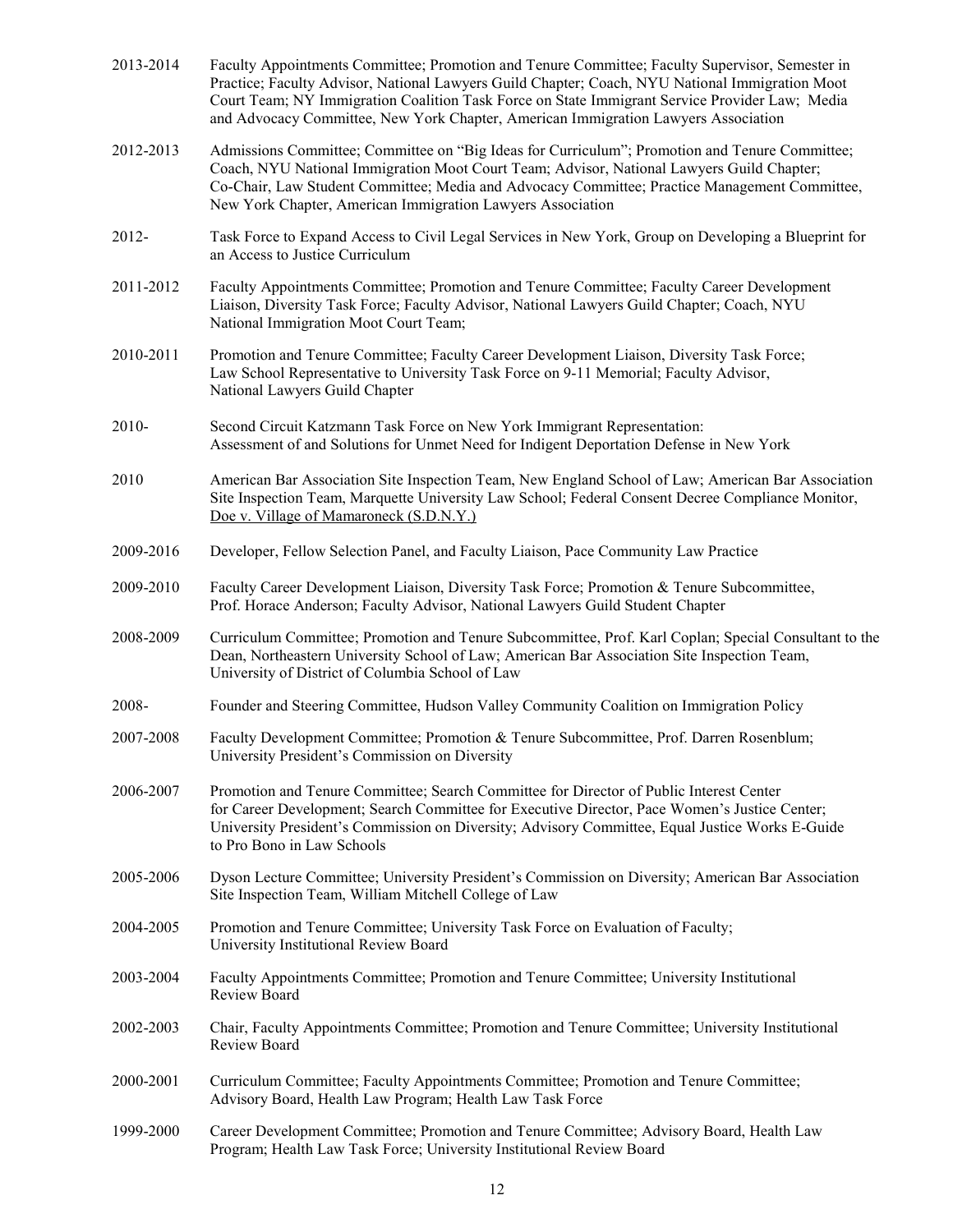| 1998-1999 | Administration and Budget Committee; Promotion and Tenure Committee; Advisory Board, Health Law<br>Program; Health Law Task Force; University Institutional Review Board; Committee for Evaluation of<br><b>Adjunct Professors</b>                                                                                                                                   |
|-----------|----------------------------------------------------------------------------------------------------------------------------------------------------------------------------------------------------------------------------------------------------------------------------------------------------------------------------------------------------------------------|
| 1997-1998 | Curriculum Committee; Admissions Committee; Promotion and Tenure Committee; Advisory Board,<br>Health Law Program; Health Law Task Force; University Benefits Committee; Board of Directors,<br>National Clinical Legal Education Association; Committee on Clinical Legal Education, Association of<br>American Law Schools                                         |
| 1996-1997 | Curriculum Committee; Faculty Appointments Committee; Faculty Nominating Committee;<br>Promotion and Tenure Committee; Advisory Board, Health Law Program; Health Law Task Force;<br>Board of Directors, National Clinical Legal Education Association; Committee on Clinical Legal<br>Education, Association of American Law Schools                                |
| 1995-1996 | Curriculum Committee; Faculty Appointments Committee; Faculty Nominating Committee;<br>Promotion and Tenure Committee; Advisory Board, Health Law Program; Health Law Task Force;<br>Executive Committee, Association of American Law Schools, Section on Professional Responsibility;<br>Committee on Clinical Legal Education, Association of American Law Schools |
| 1994-1995 | Curriculum Committee; Law School 2000 Committee; Task Force on Law School Facilities;<br>Promotion and Tenure Committee; Search Committee, Information Technology Director;<br>Advisory Board, Health Law Program; Health Law Task Force; Nominating Committee,<br>Association of American Law Schools Section on Clinical Education                                 |
| 1993-1998 | Advisory Board, Project on the Ethics of HIV Research in the Primary Care Setting,<br>American Foundation for AIDS Research and the HIV Orphan Project                                                                                                                                                                                                               |
| 1993-1994 | Academic Standing Committee; Promotion and Tenure Committee; Coach, National Health Law<br>Moot Court Team                                                                                                                                                                                                                                                           |
| 1992-1993 | Faculty Development Committee; Budget Crisis Committee; Faculty Nominating Committee;<br>Promotion and Tenure Committee; Coach, National Health Law Moot Court Team                                                                                                                                                                                                  |
| 1991-1997 | Special Trial Counsel, Departmental Disciplinary Committee, Supreme Court of the State of New York,<br>Appellate Division, First Department                                                                                                                                                                                                                          |
| 1991-     | Advisory Board, Mount Sinai-Irving J. Selikoff Occupational Health Clinic, Hudson Valley                                                                                                                                                                                                                                                                             |
| 1991-1992 | Faculty Appointments Committee; Promotion and Tenure Committee; Coach, National Health Law<br>Moot Court Team                                                                                                                                                                                                                                                        |
| 1990-1991 | Curriculum Committee                                                                                                                                                                                                                                                                                                                                                 |
| 1989-1990 | Administration and Budget Committee; Clinical Committee                                                                                                                                                                                                                                                                                                              |
| 1989-1991 | New York/National Employment Lawyers Association, Executive Board                                                                                                                                                                                                                                                                                                    |
| 1989-1991 | Annual Placement Consulting Panel on Public Interest Law Practice                                                                                                                                                                                                                                                                                                    |
|           | <b>City University of New York School of Law (Founding Faculty)</b>                                                                                                                                                                                                                                                                                                  |
| 1988-1991 | Association of the Bar of the City of New York, Committee on Professional and Judicial Ethics                                                                                                                                                                                                                                                                        |
| 1988-1989 | Ad Hoc Committee on Academic Integrity                                                                                                                                                                                                                                                                                                                               |
| 1987-1991 | Chair, Institutional Review Board, Community Research Initiative, People with AIDS Coalition                                                                                                                                                                                                                                                                         |
| 1987-1988 | Dean's Task Force on the Bar Exam                                                                                                                                                                                                                                                                                                                                    |
| 1986-1987 | Committee on Committees [faculty committee selection]                                                                                                                                                                                                                                                                                                                |
|           |                                                                                                                                                                                                                                                                                                                                                                      |

1985-1991 New York State Bar Association, Committee on Judicial Elections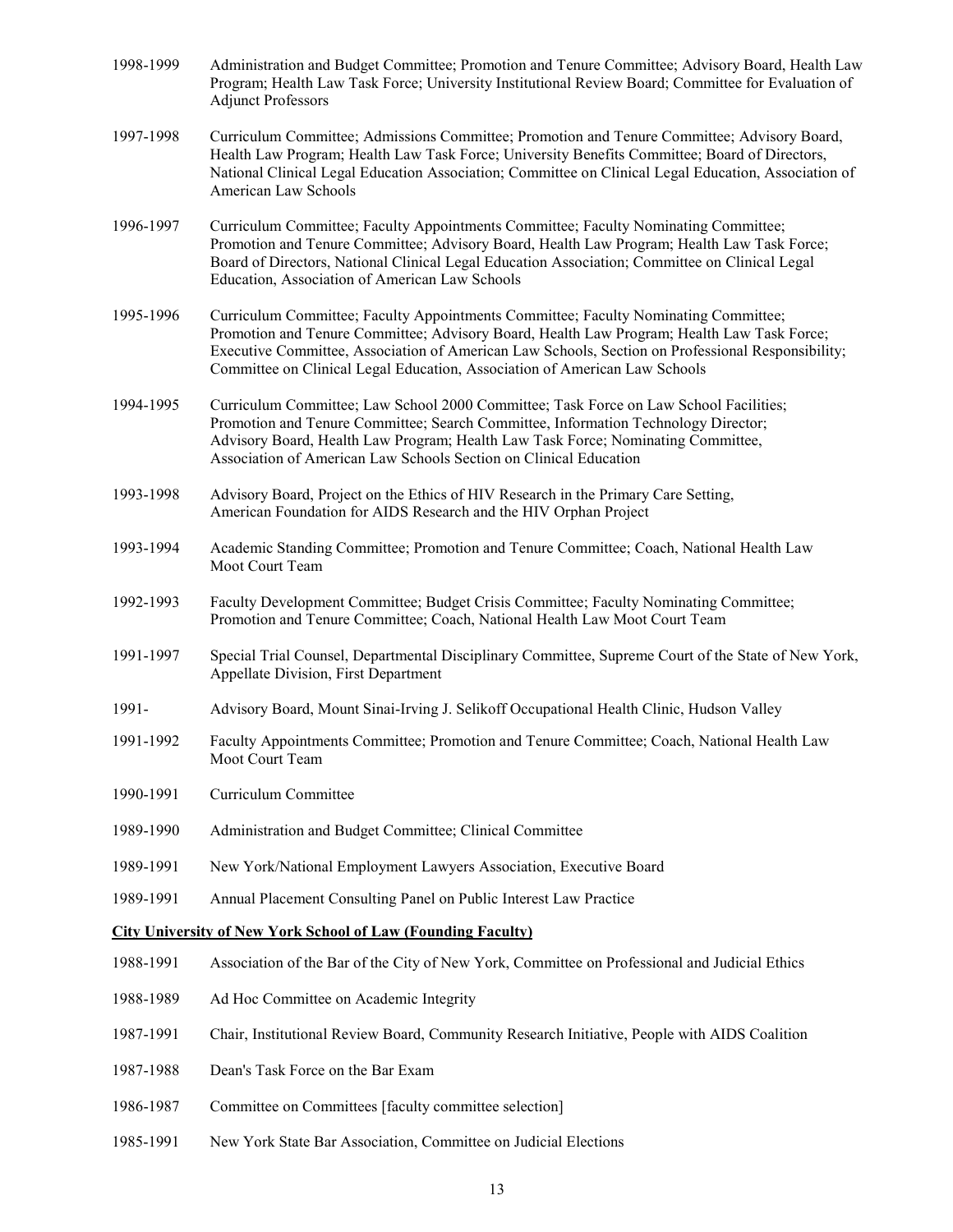- 1985-1988 Association of the Bar of the City of New York, Committee on Professional Responsibility
- 1985-1986 Evaluation System Review Committee
- 1984-1986 Institutional Review Board, amfAR (American Foundation for AIDS Research)
- 1984-1988 Clinical Program and Experiential Learning Committee (Chair, 1984-1987)
- 1984-1988 Faculty Appointments Committee
- 1984-1989 Advisory Panel, Project on Gender Bias in the Law School Curriculum
- 1983-1986 Board of Directors, New York Women's Bar Association
- 1983-1986 Board of Directors, Center for Law and Human Values
- 1983-1990 New York State Bar Association, Committee on Individual Rights in the Workplace
- 1983-1984 Advisory Panel on Media and Law, National Endowment for the Humanities
- 1983-1986 Governance Committee; Curriculum Committee
- 1983-1987 Library Committee (Chair, 1986-87)
- 1983-1985 Space and Facilities Committee
- 1983-1986 Project for the Study and Application of Humanistic Education in Law

#### **New York University School of Law**

- 1981-1985 Chairperson, Committee on Professional Ethics, New York Women's Bar Association
- 1980-1981 Clinical Subcommittee, Appointments Committee; Advisor, Student Criminal Justice Society
- 1979-1980 Faculty Liaison, Office of Career Services; Advisor, Student Criminal Justice Society
- 1977-1979 Experiential Learning Development Task Force; Advisor, Student Criminal Justice Society
- 1976-1977 Clinical Subcommittee, Curriculum Committee

#### **PROFESSIONAL and COMMUNITY ACTIVITIES**

- 2017- Hastings Immigrant Initiatives, Rivertowns for Refugees
- 2014- Steering Committee, Citizens for Voting Integrity New York
- 2010-2012 Citizens' Budget Advisory Committee, Hastings-on-Hudson Board of Education
- 2010 Steering Committee, Hastings Alliance for Affordable Taxes
- 2010- Election Protection Volunteer, New York Democratic Lawyers Council
- 2006-2010 Consultant, Westchester County Office of Hispanic Affairs
- 2000-2006 Troop Leader, Hastings-on-Hudson Girl Scouts
- 1998-2004 Steering Committee, Hastings Waterfront Watch
- 1998-1999 Economic Development Subcommittee, Hastings Local Waterfront Revitalization Program
- 1997- District Leader and Village Vice-Chair, Village Democratic Committee